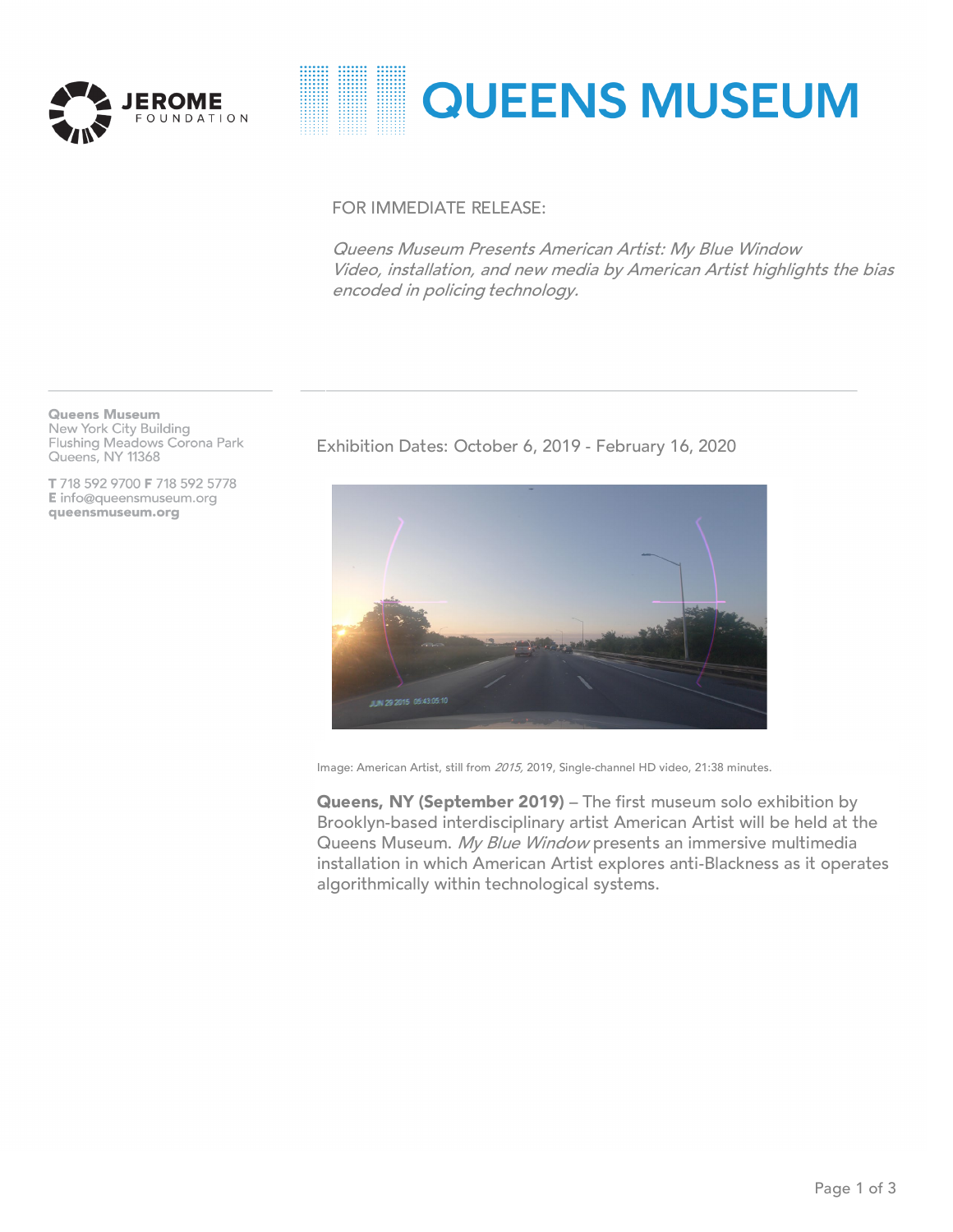American Artist uses video, installation, new media, and writing to reveal historical prejudices embedded in contemporary culture and technology. My Blue Window focuses on predictive policing technologies, artificial intelligence tools intended to dispatch officers to areas deemed high-risk crime zones before incidents are even reported. The exhibition highlights the collective bias encoded within such seemingly neutral or scientific tools. With its title invoking the divide between the Blue and Black Lives Matter movements, American Artist connects this phenomenon to the legacy of slavery as an ever-present condition of racialized society in the U.S. My Blue Window is American Artist's first solo museum presentation.

American Artist changed their name legally in 2013. Through this act, American Artist claims Blackness as an attribute of an "American artist" while paradoxically becoming invisible on the Internet, where Googling "American Artist" does not lead to any more information about this particular artist.

Sophia Marisa Lucas, Assistant Curator at the Queens Museum, said: "American Artist's practice deals with the relationship between selfhood and digital systems. Their work renders visible the algorithms that 'know us' and monitor us, asserting that these sophisticated mechanisms of surveillance not only record us, but actually participate in cultivating our identities. My Blue Window articulates the predictive capability of algorithms as a powerful force that furthers the legacy of slavery in the criminal justice system."

"I think the best way to understand how high technology is anti-Black is to consider how the United States is anti-black," American Artist noted in a recent interview. "The United States is foundationally anti-black and continues to extract labor and resources from black people through incarceration and debt among many other practices. To me it's impossible to consider an entire epoch of development that occurred in a bubble of almost entirely white American men in California [Silicon Valley], exuding anything other than antiblackness."

### About American Artist

American Artist (b. 1989), Altadena, CA, lives and works in Brooklyn, NY) attended the Whitney Independent Study program as an artist. Artist has participated in residencies at Abrons Art Center, Pioneer Works, and Eyebeam. They have exhibited at The Kitchen in New York, the Studio Museum in Harlem, and the Museum of Contemporary Art Chicago, and have participated in group shows internationally. They have published writing in The New Inquiry and New Criticals and have had their work featured in Mousse, ARTnews, AQNB, and Huffington Post. Artist is a co-founder of the arts and politics publication [unbag](http://unbag.net/issue-3-reverie/).

American Artist is a recipient of the 2018-2019 Queens Museum/Jerome Foundation Fellowship for Emerging Artists. Recipients of the prize were selected by a five-person selection panel consisting of Lumi Tan, Curator at The Kitchen, New York; Anthony Elms, Daniel and Brett Sundheim Chief Curator at The Institute of Contemporary Art at the University of Pennsylvania, Philadelphia; the Queens Museum's Director of Exhibitions, Hitomi Iwasaki; QM Assistant Curator Sophia Marisa Lucas; and QM Assistant Curator for Public Programs, Lindsey Berfond. American Artist lives and works in Brooklyn, NY.

### About the Queens Museum/Jerome Foundation Fellowship for Emerging Artists

The Queens Museum-Jerome Foundation Fellowship for Emerging Artists was established to help emerging visual artists in New York City. Two artists are selected to receive stipends of 20,000 USD each, the opportunity to develop and exhibit a project at the Queens Museum, and professional development support from Queens Museum curators and other programming staff members.